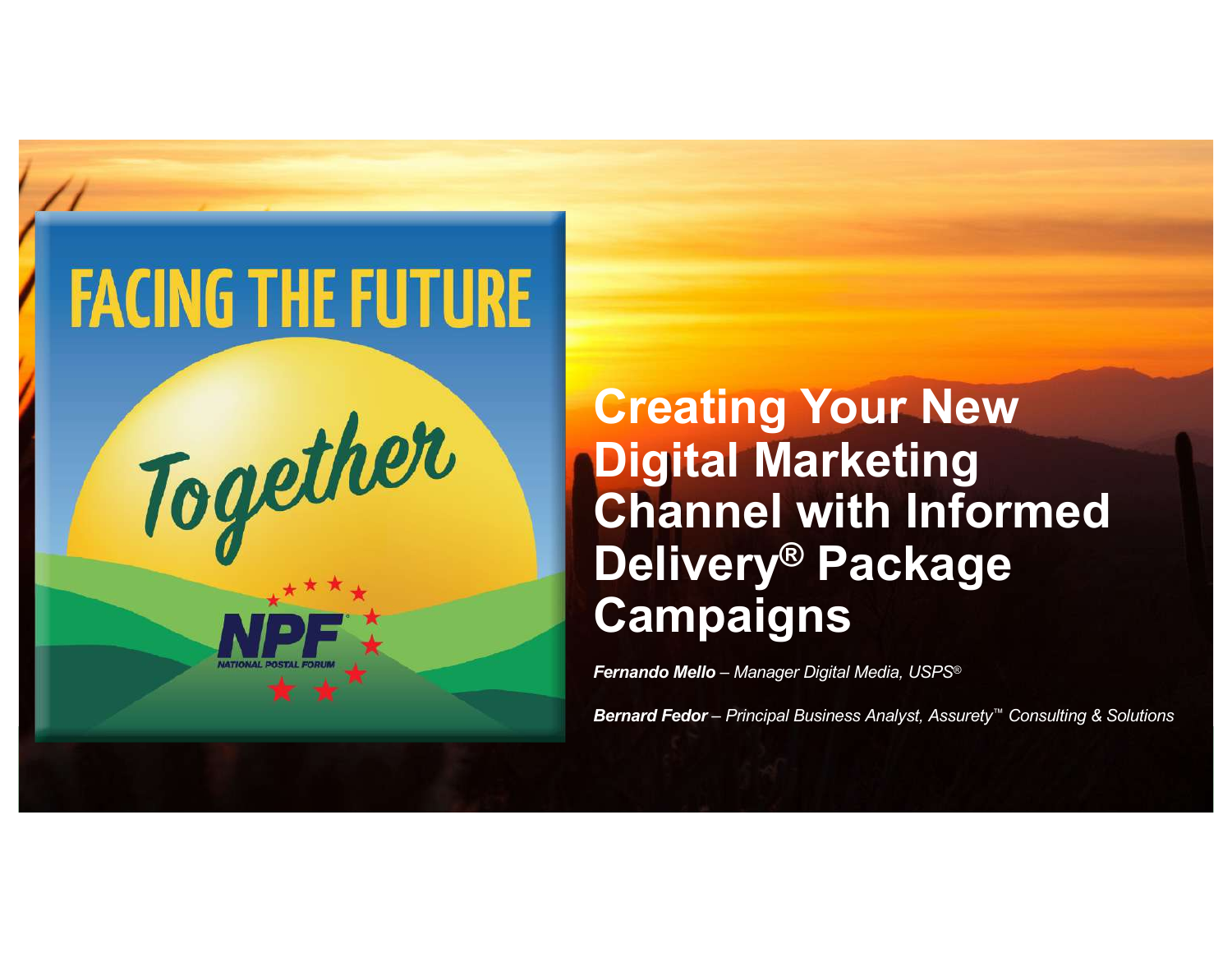# *Agenda*

1 Industry Trends 2 Package Campaigns

3 Interface Options

4 How to Get Started

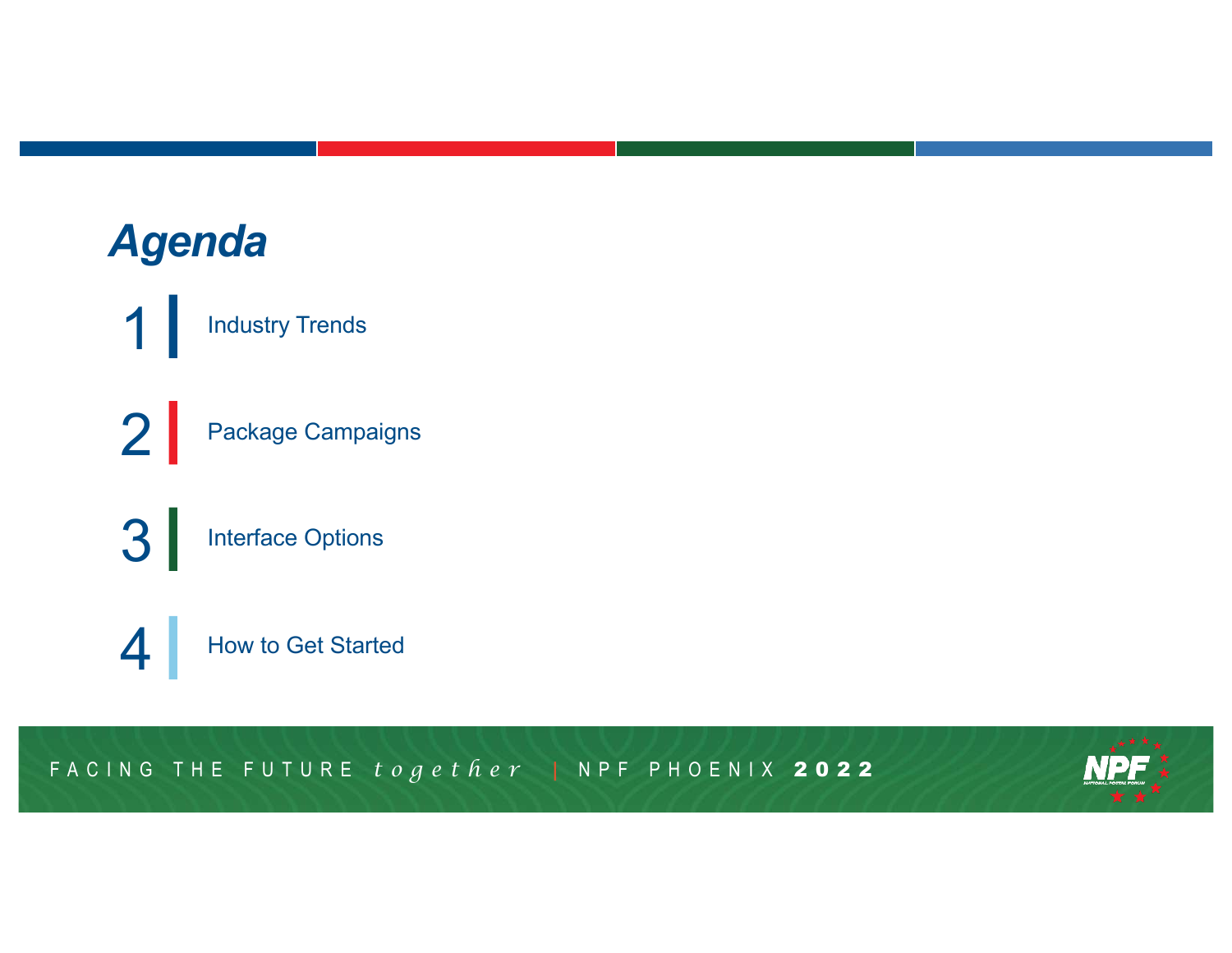# **The State of** *eCommerce*



### **KEY TRENDS SHAPING THE FUTURE OF THE COMMERCE INDUSTRY**

- COVID-buying trends are driving rapid growth
- Low barriers to entry have led to a crowded market
- Competition is driving digital advertising costs up as brands seek to stand out
- Sunsetting third-party cookies is creating challenges across advertising

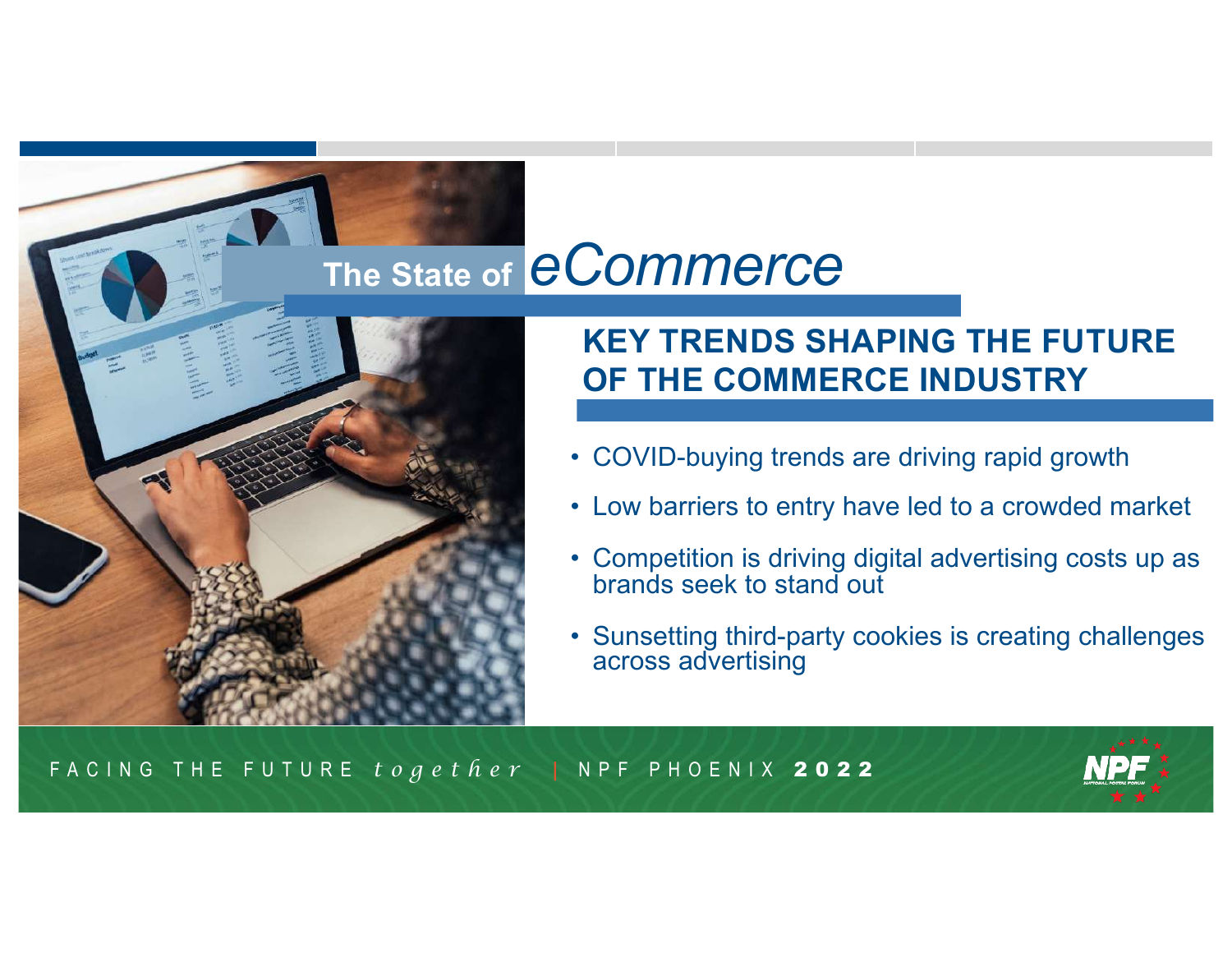旨

# **eCommerce continues to grow at an outsized pace.**

**\$1T** Projected US retail eCommerce sales in 20221

**15.9%**  US retail sales projected to come from eCommerce in 20221

1U.S. retail eCommerce sales to exceed \$1 trillion this year - [Chain Store A](https://www.chainstoreage.com/us-retail-e-commerce-sales-exceed-1-trillion-year)ge

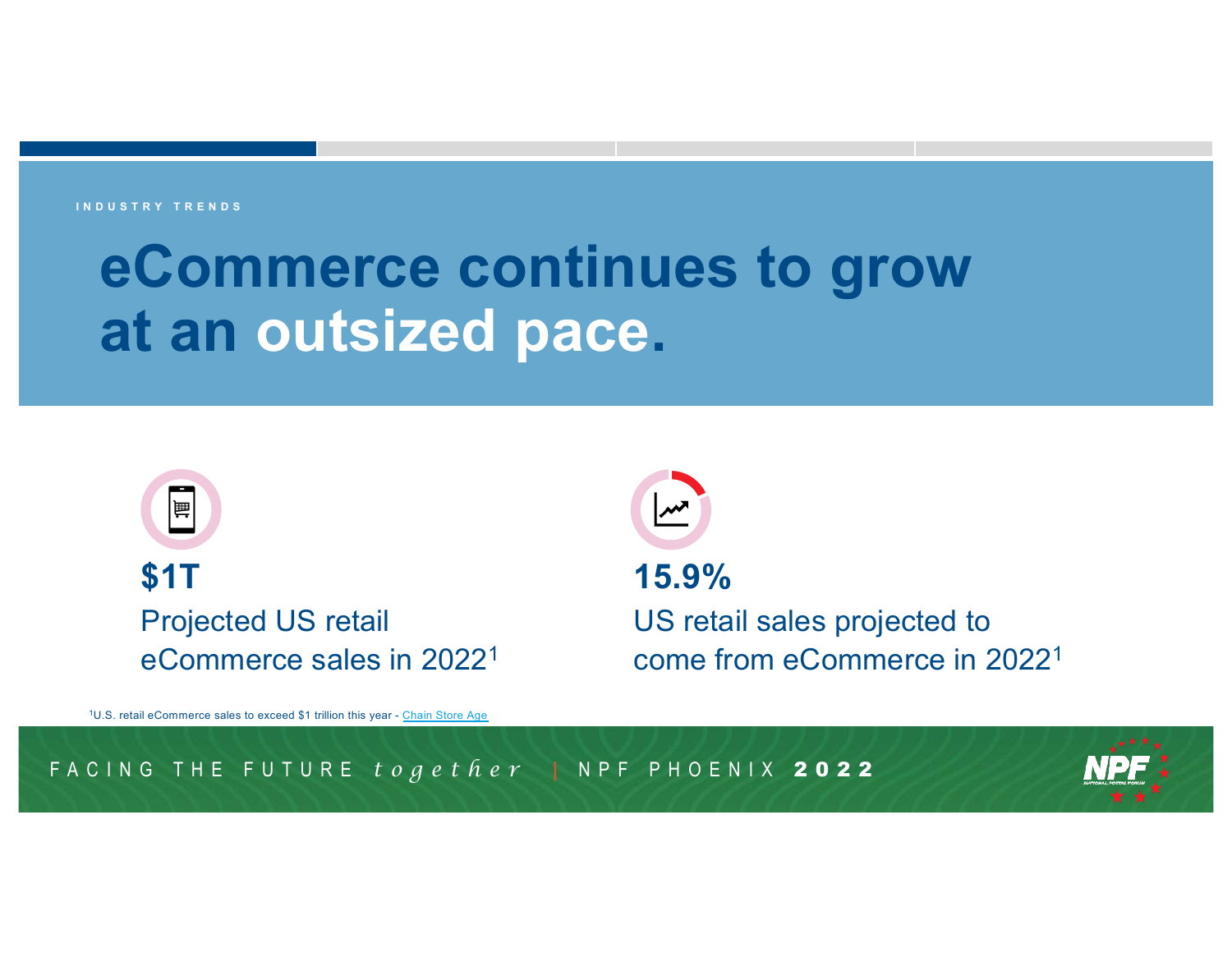# **Low barriers to entry have led to a saturated market.**

扁

## **Upwards of 24M** eCommerce sites at the

end of 20211

™∣

**14.2%**  Increase in Online Sales in 20212

1 Future of eCommerce - [Shop](https://www.shopify.com/research/future-of-commerce/future-of-ecommerce)ify <sup>2</sup> U.S. eCommerce grows 14.2% in 2021 - [Digital Comme](https://www.digitalcommerce360.com/article/us-ecommerce-sales/)rce

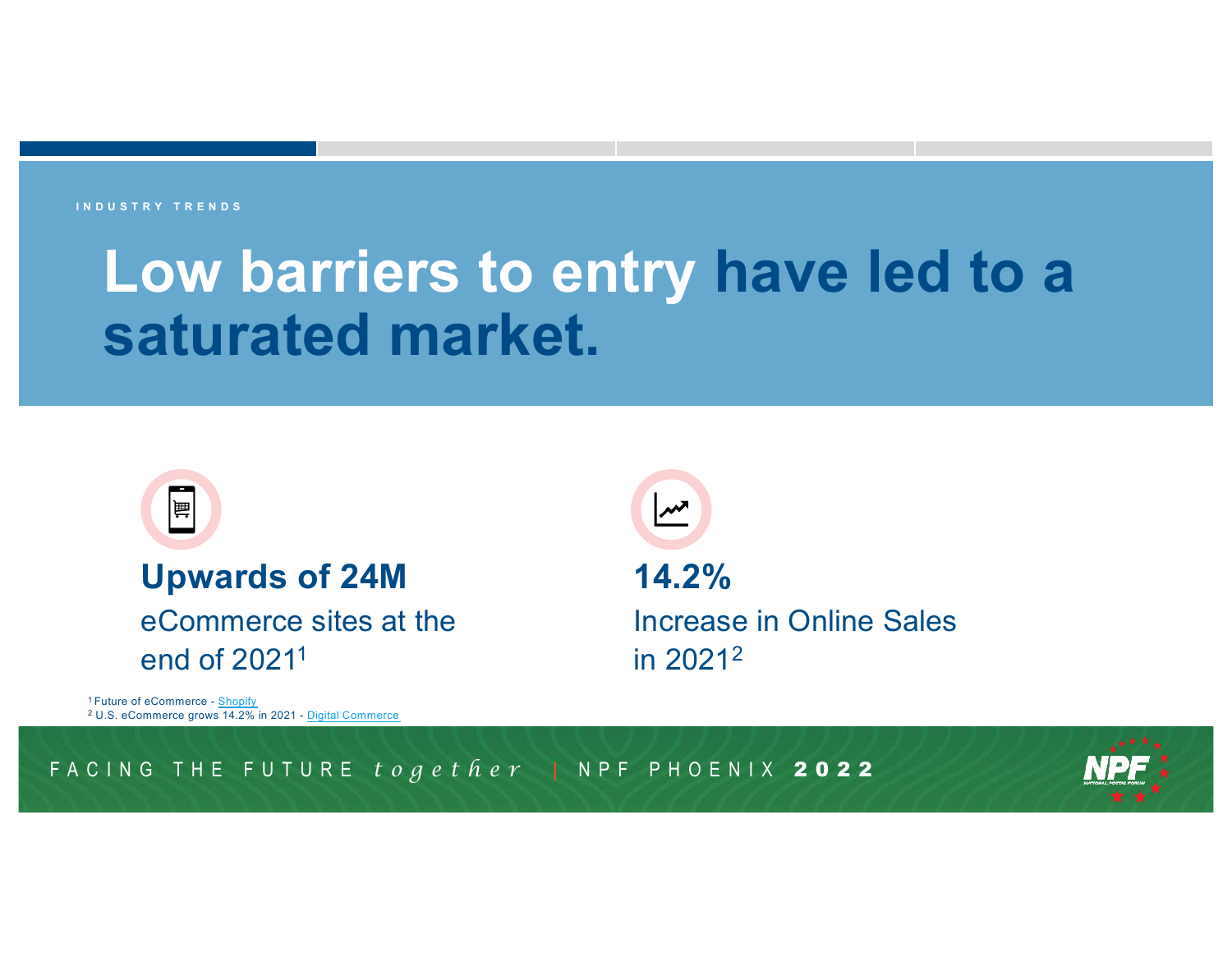# **Saturation is driving up costs, and companies are spending more than ever on digital advertising.**



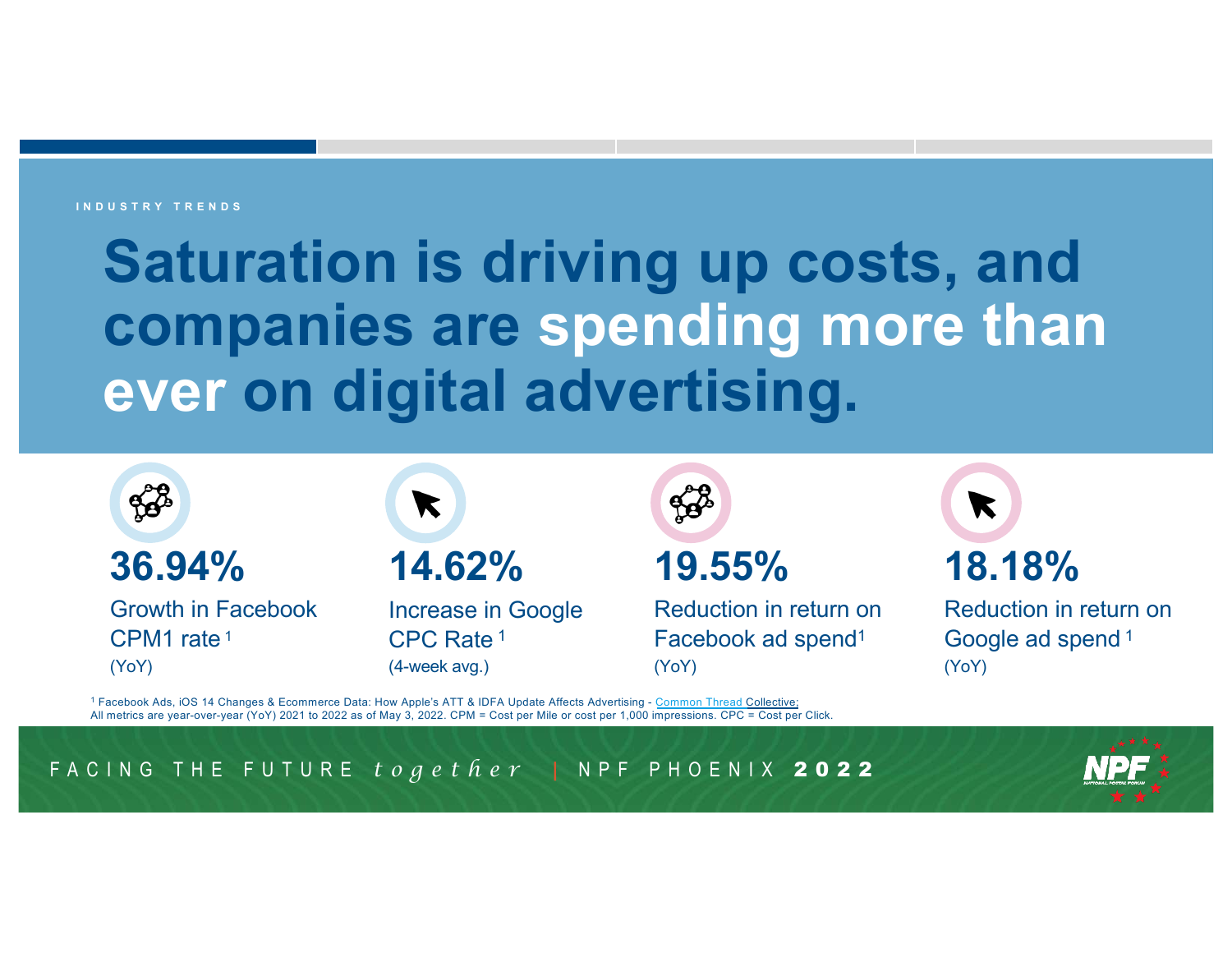# **Sunsetting third-party cookies is creating challenges across the advertising industry.**





<sup>1</sup> Third-Party Cookie Phase Out – [Delo](https://www2.deloitte.com/content/dam/Deloitte/be/Documents/Operations/Deloitte_3rd%20party%20cookies%20phase%20out_Services%20offering.pdf)itte <sup>2</sup> 2022 Digital Tren[ds -](https://business.adobe.com/resources/digital-trends-report.html) Adobe

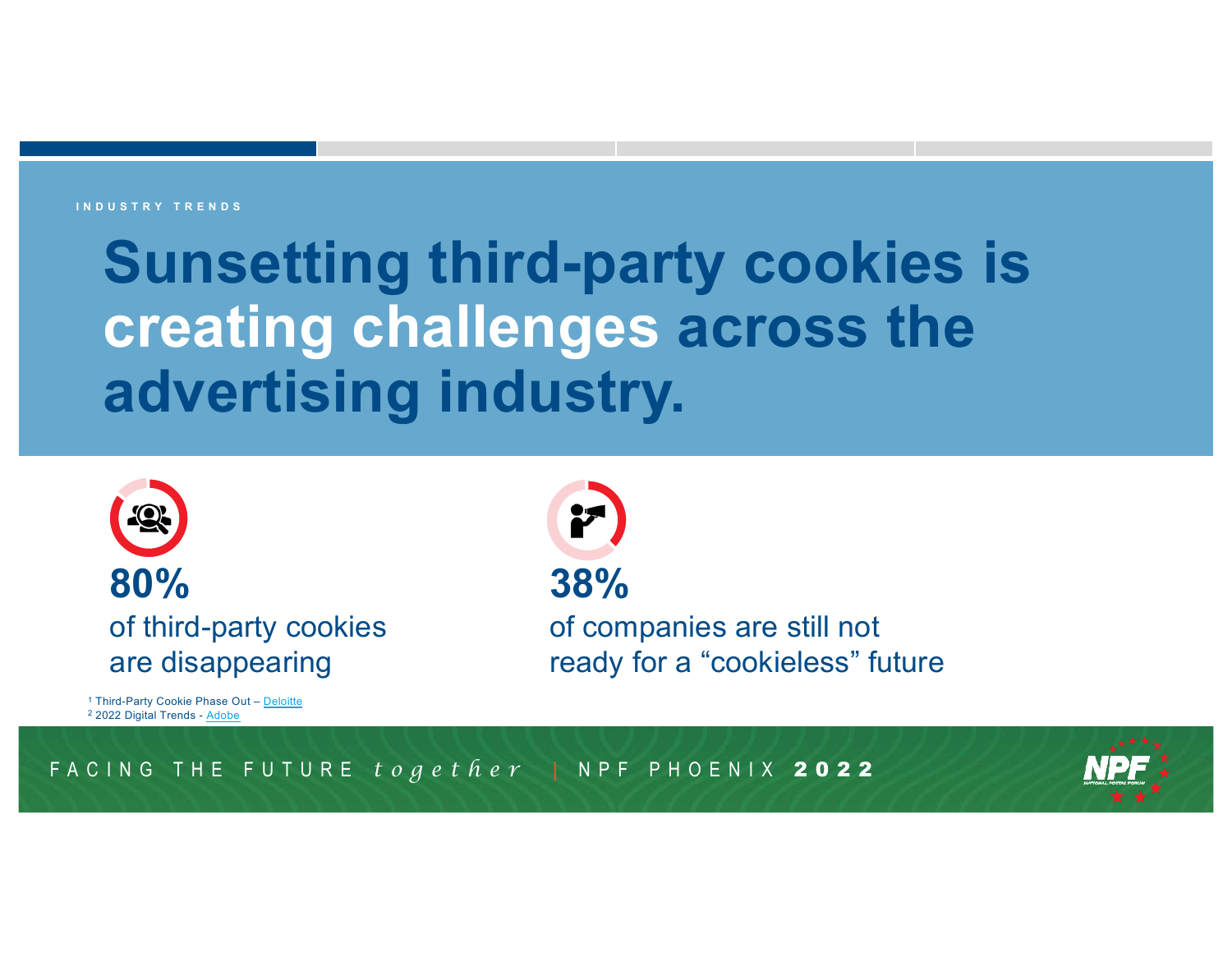**Shifting consumer behavior and expectations are shaping how businesses go to market**

**Purchasing** is increasingly tied to brands' ability to use customer data responsibly

Spending is reaching **record** 

**highs**

**Transparency** and **communication** along the experience is vital

<sup>1</sup> U.S. Consumers Spent \$1.7 Trillion Online During the Pandemic, Rapidly Expanding the Digital Econo[my -](https://news.adobe.com/news/news-details/2022/Adobe-U.S.-Consumers-Spent-1.7-Trillion-Online-During-the-Pandemic-Rapidly-Expanding-the-Digital-Economy/default.aspx) Adobe



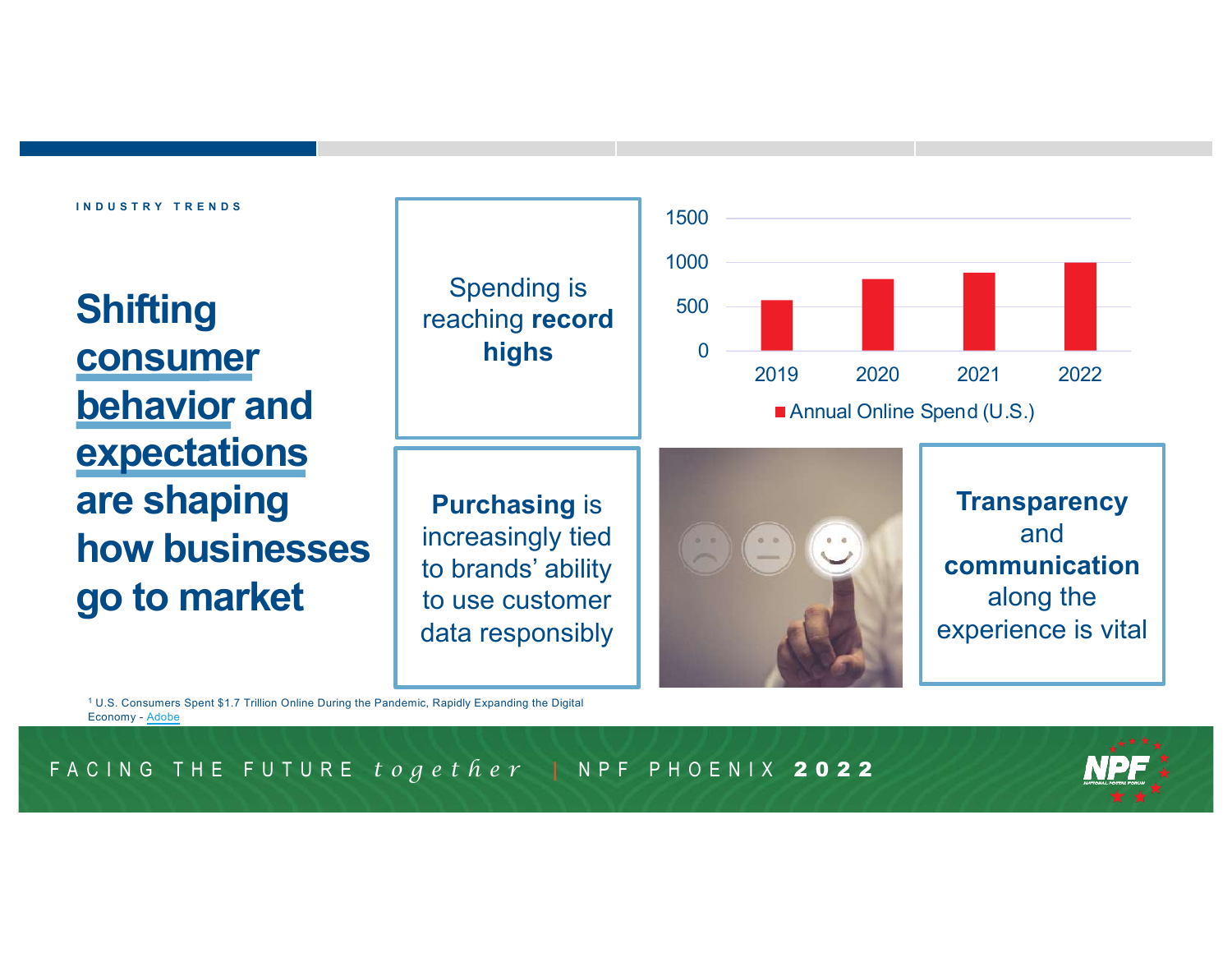### **PACKAGE CAMPAIGNS**

**Informed Delivery***®* **powers digital connections with consumers.**



1USPS Internal Data

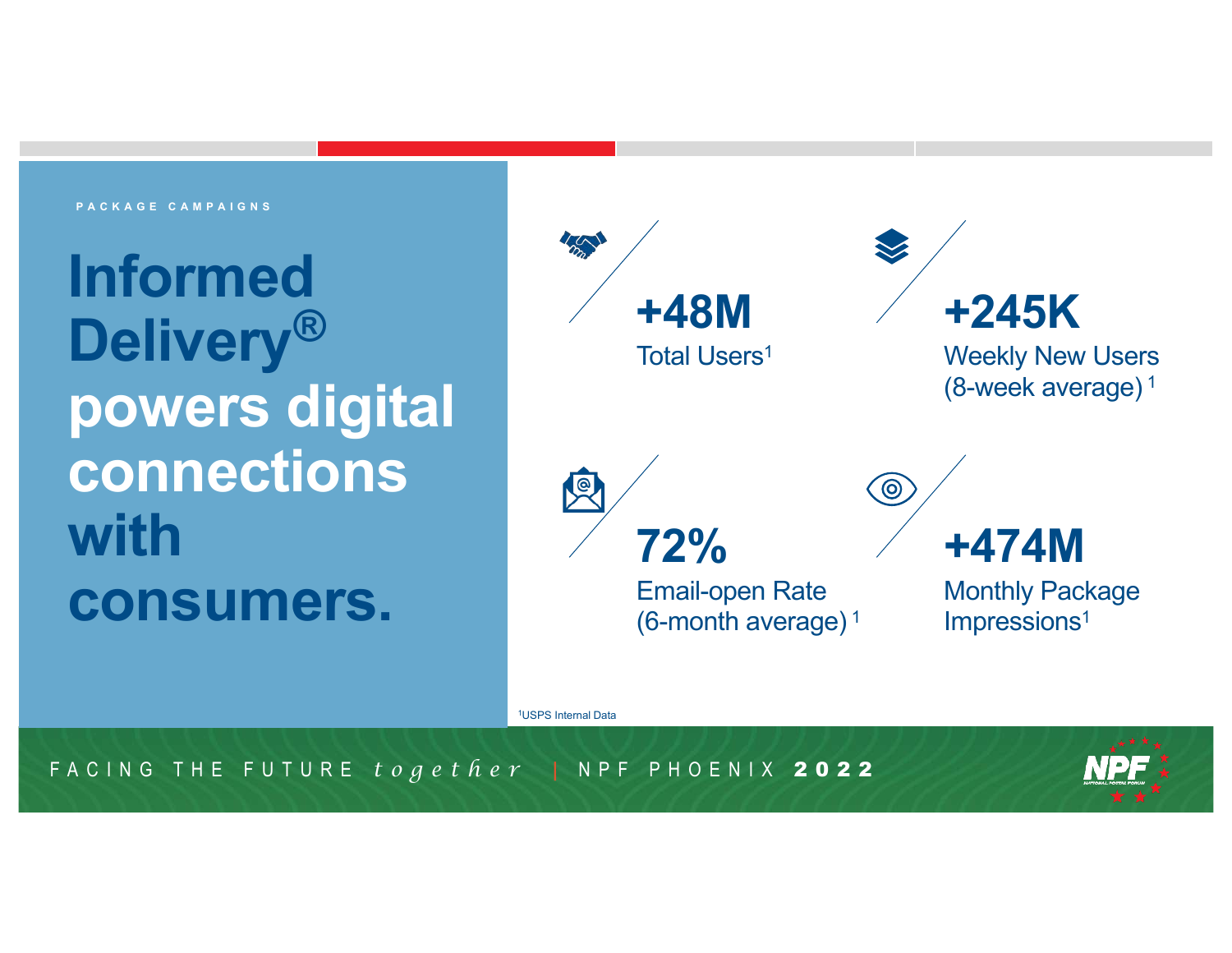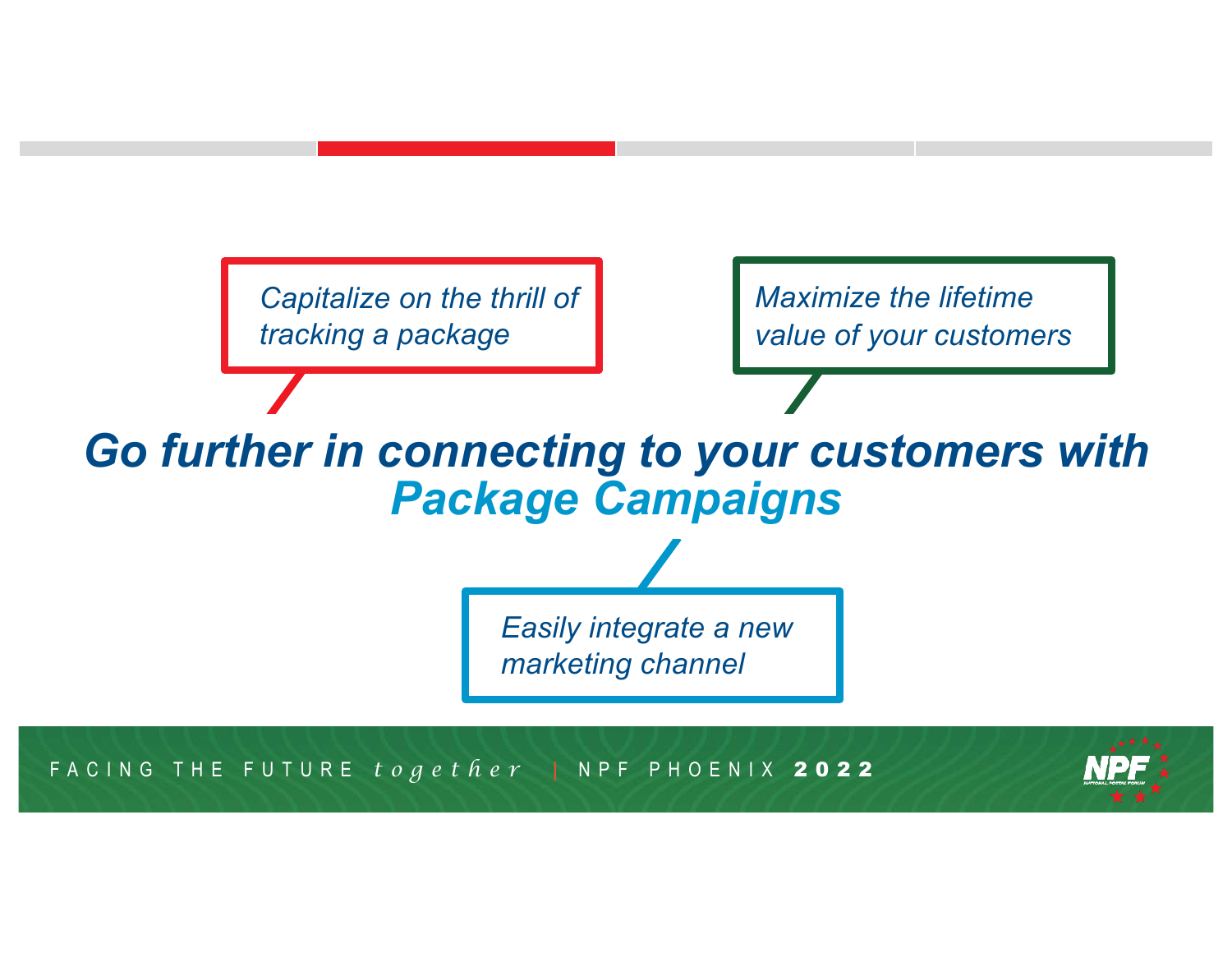# *Introducing Package Campaigns*

Package campaigns are a new channel for businesses to reach and retarget their existing customers.

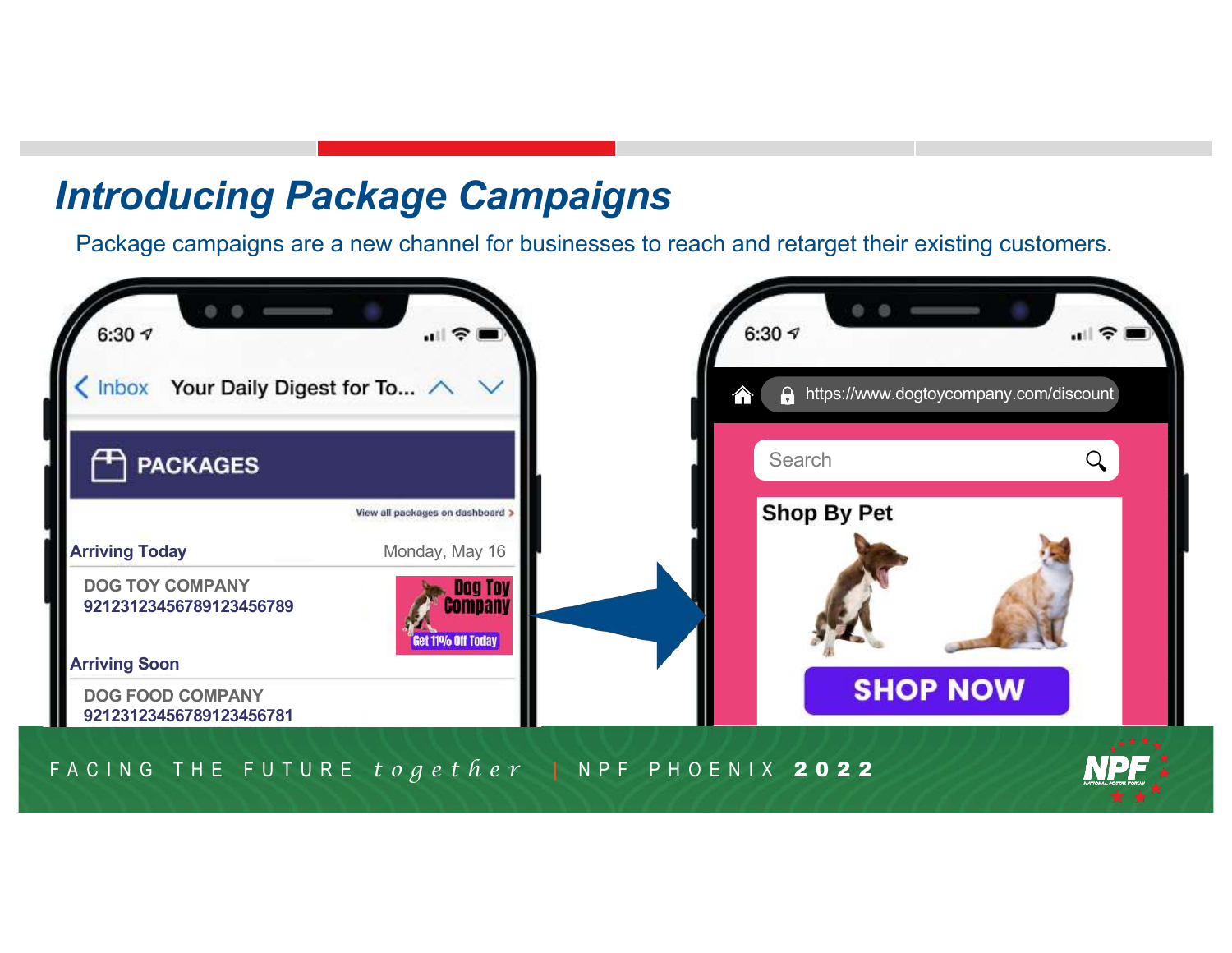## *Drive Engagement with Package Campaigns*

Informed Delivery's strong user base makes Package Campaigns a compelling channel to convert existing customers into customers for life.

**State Farm® Case Study**

**65%** Average email open rate

**2.3%** Average clickthrough rate1

**8%** Increase in customer activations2 同  $\Box$ 2017 HONDA ACCORD \$63.45 \*\*\*\*

*Package Campaigns helped improve our customers' experience by providing an additional touch point to assist with app activation and set-up.* 

1State Farm Package Campaigns Summary Report 2State Farm Internal Data

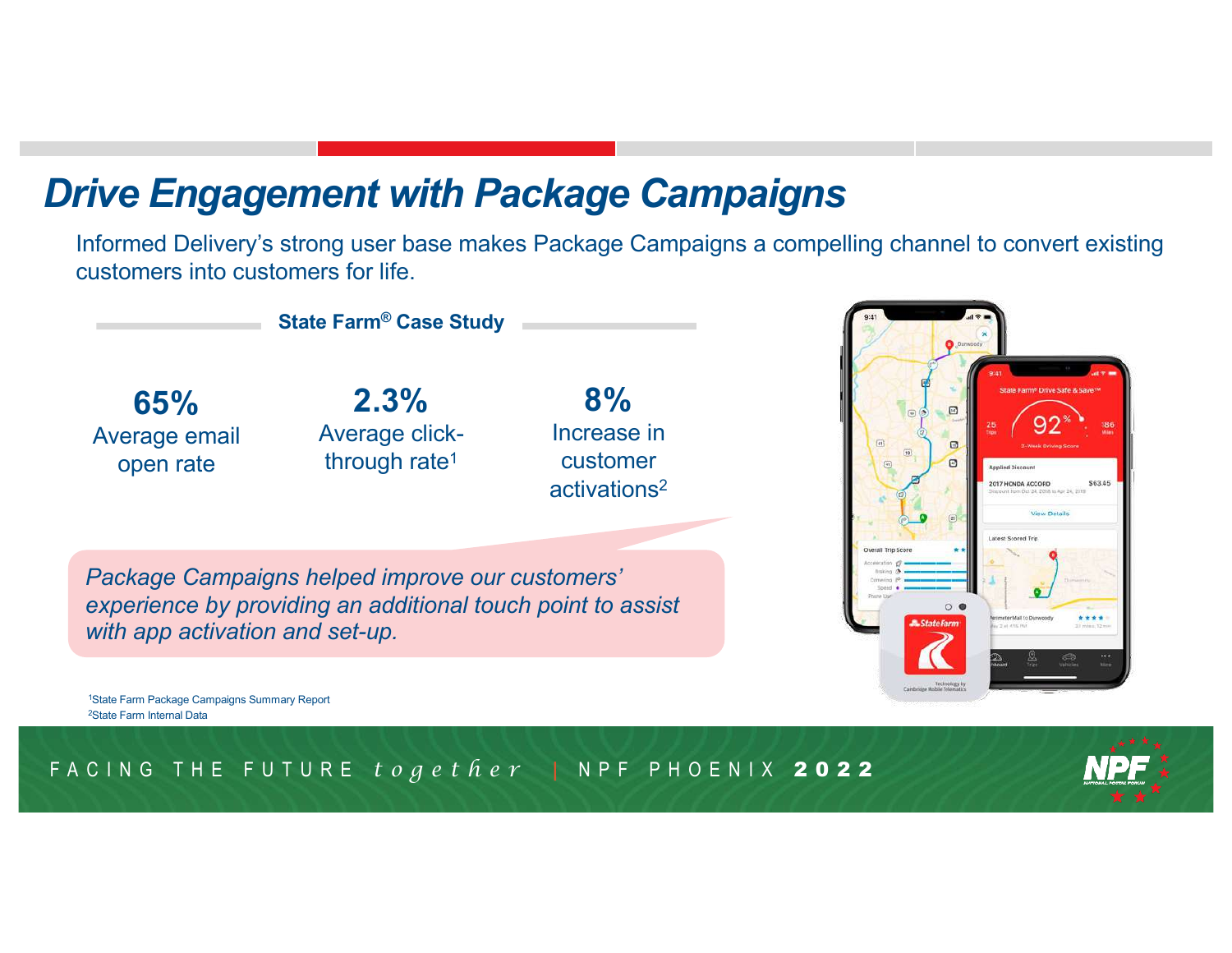#### **INTERFACE OPTIONS**

**The Shipper Campaign Portal is an easy-to-use interface for conducting campaigns.**



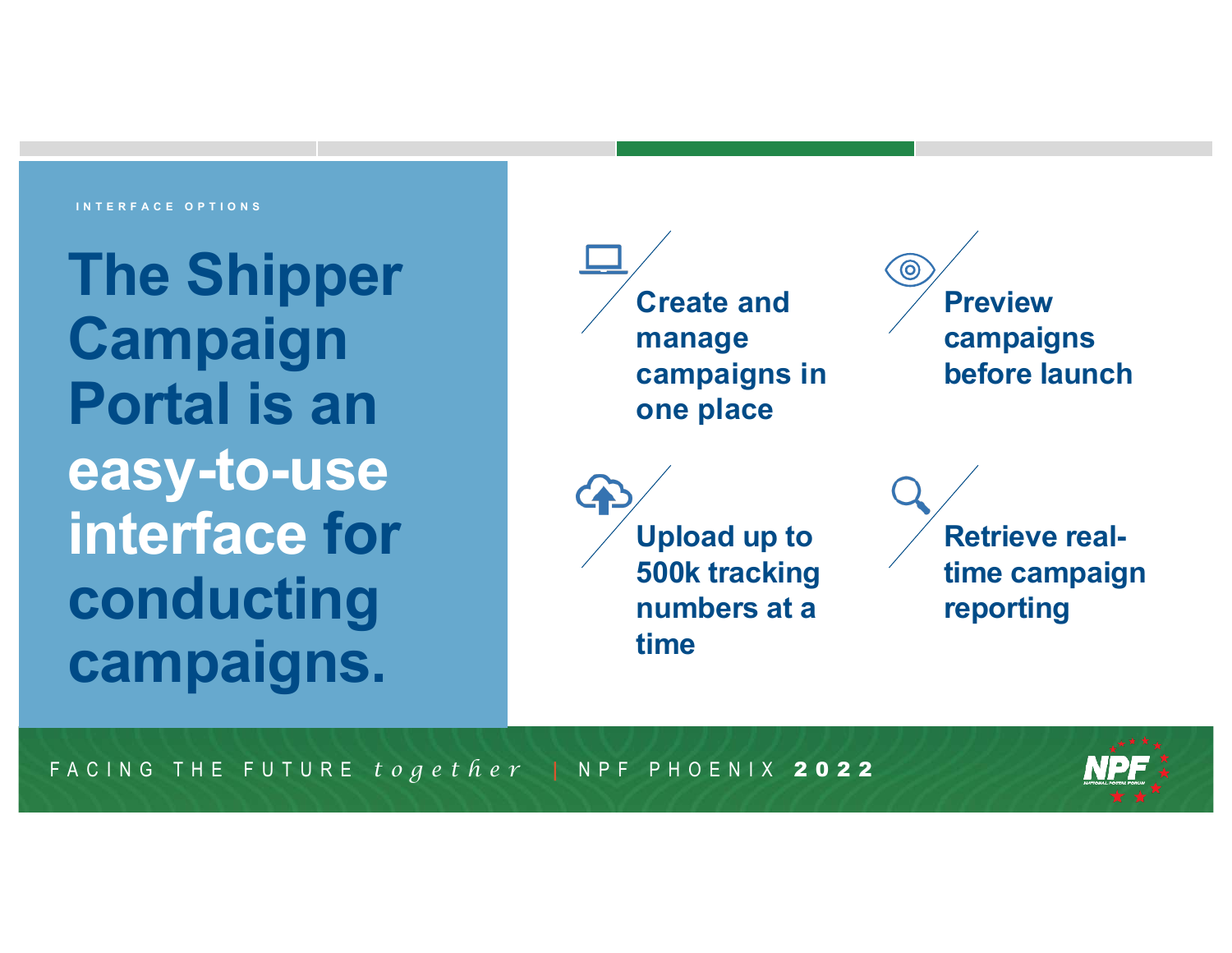# *How it Works*

Easily create Package Campaigns using the Shipper Campaign Portal (SCP).



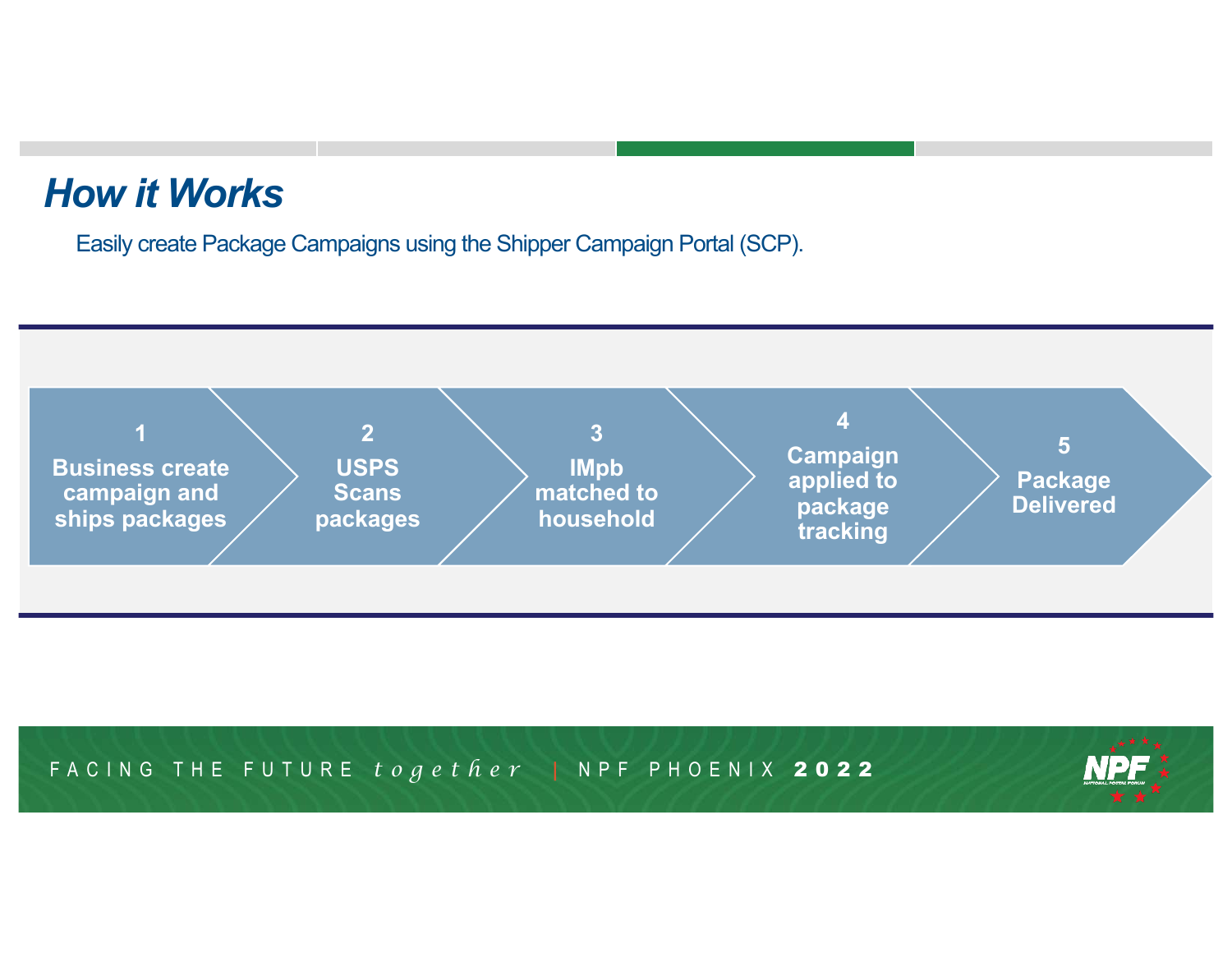# **Create a Campaign Campaign 1. Business Creates Campaign and <br>
<b>3 1. Business Creates Campaign and <br>
Ships Packages**

Start by entering your campaign elements into the SCP.



FACING THE FUTURE *together* **|** NPF PHOENIX 2022



**Ships Packages <sup>2</sup> <sup>4</sup> <sup>5</sup>**

齡

當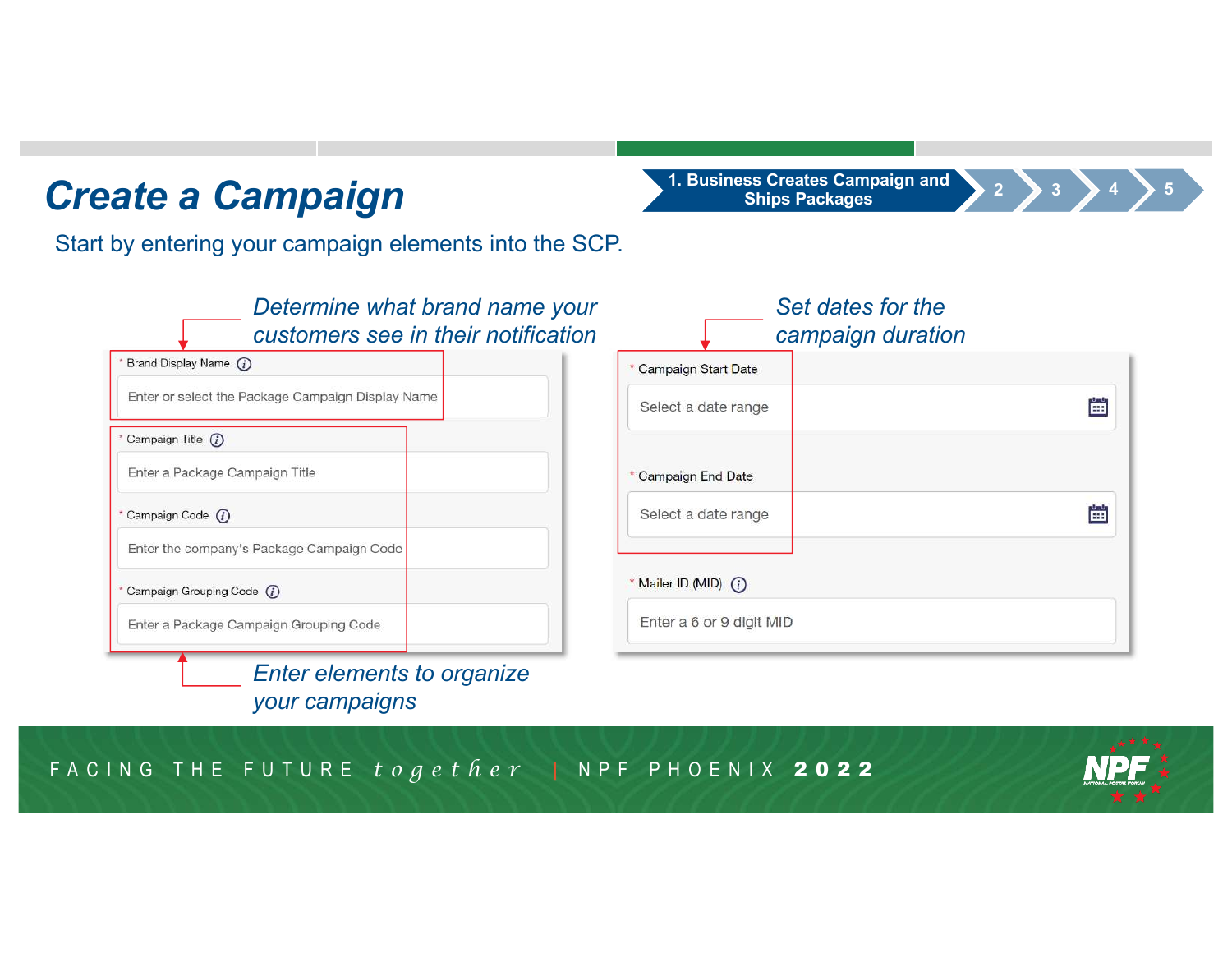# *Personalize campaign*

**<sup>3</sup> 1. Business Creates Campaign and Ships Packages <sup>2</sup> <sup>4</sup> <sup>5</sup>**

Upload full-color image and a target URL personalized for the segment of customers you are engaging.



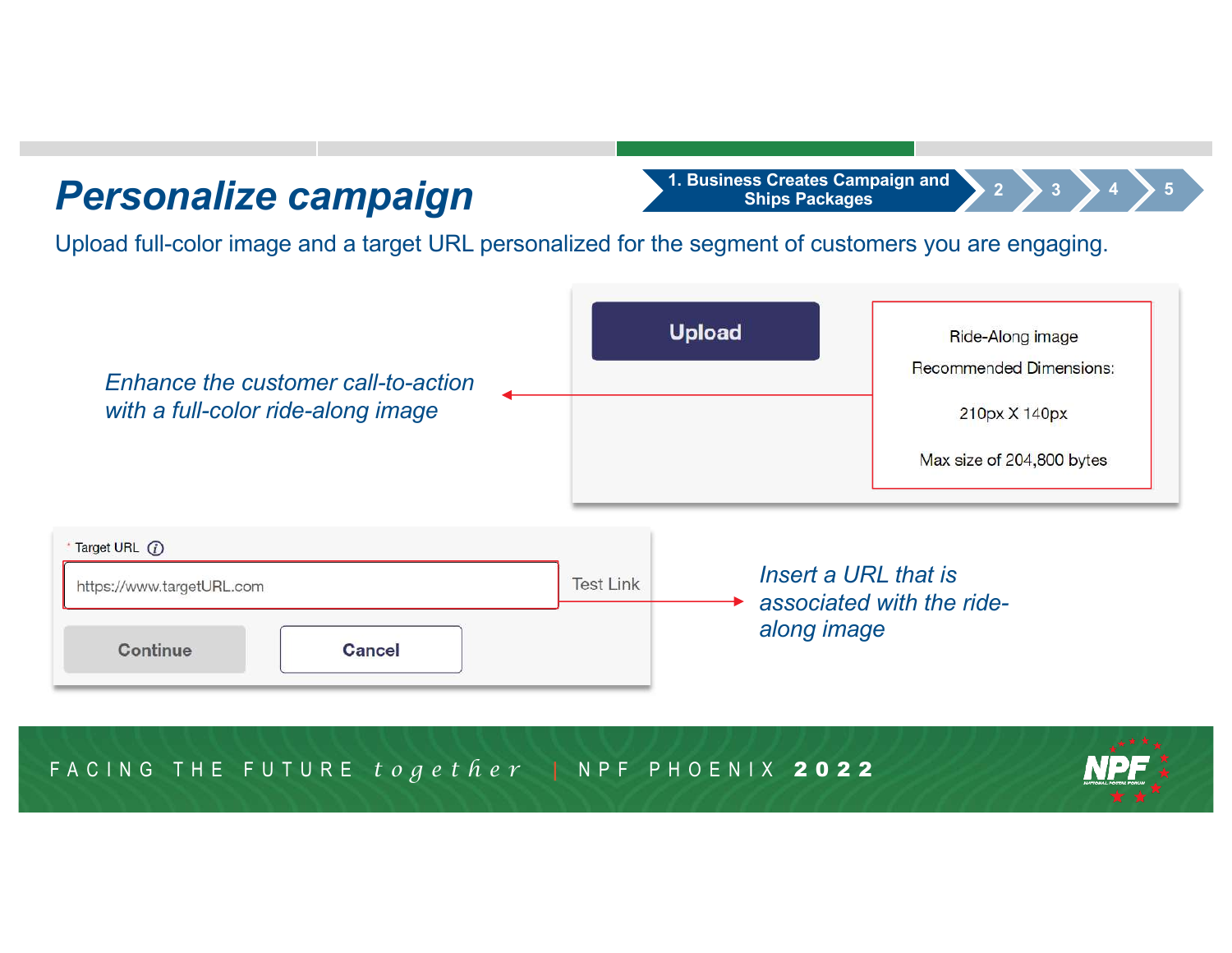## *Add barcodes*

**<sup>3</sup> 1. Business Creates Campaign and Ships Packages <sup>2</sup> <sup>4</sup> <sup>5</sup>**

The Shipper Campaign Portal can handle up to 500K Intelligent Mail® Package Barcodes (IMpb) per individual file upload.



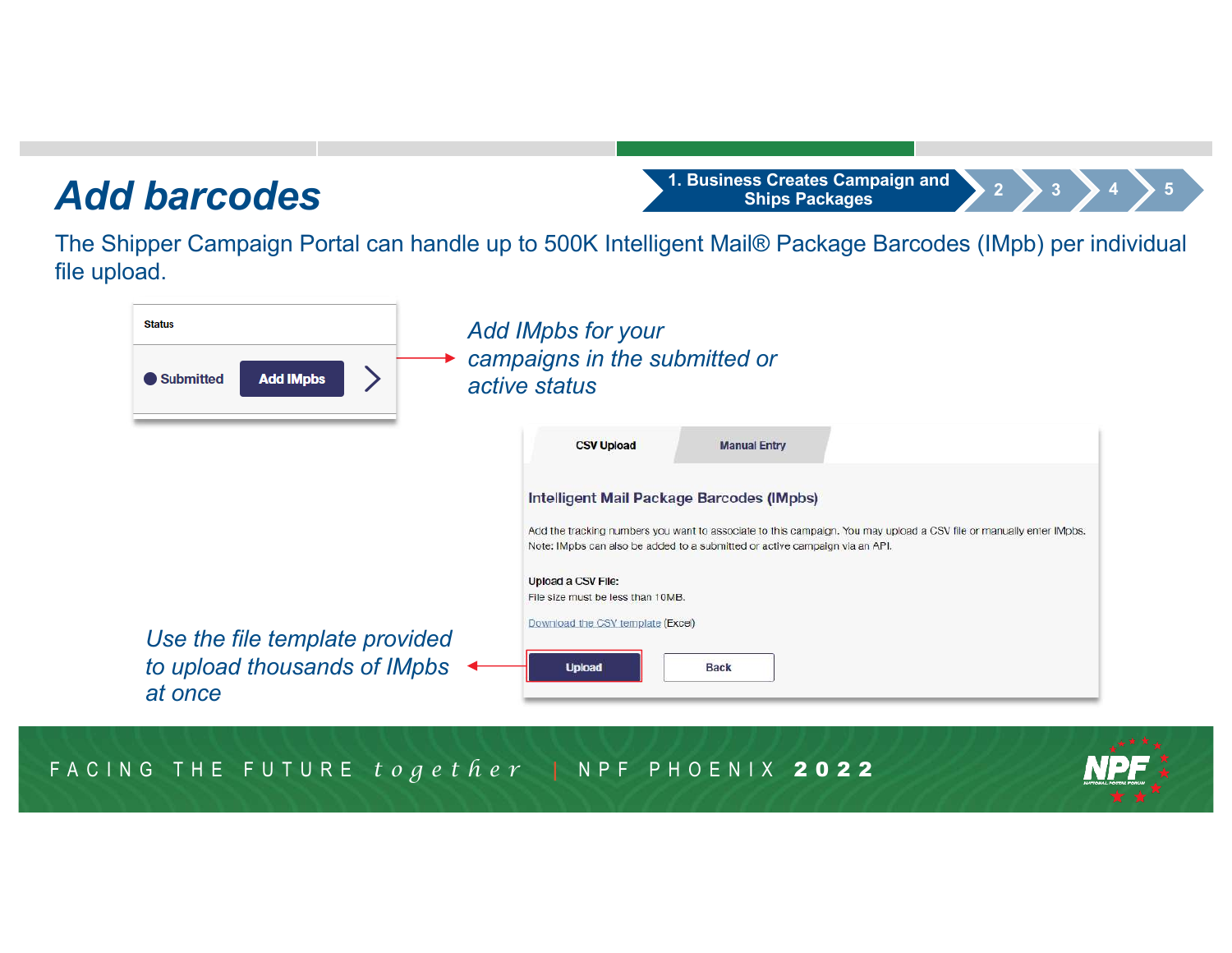### **Packages are Scanned**

Packages are scanned on a variety of USPS package sorting equipment.

*As packages travel along our network, scan events are received by Informed Delivery*

FACING THE FUTURE *together* **|** NPF PHOENIX 2022





**<sup>3</sup> 2. Packages Scanned During**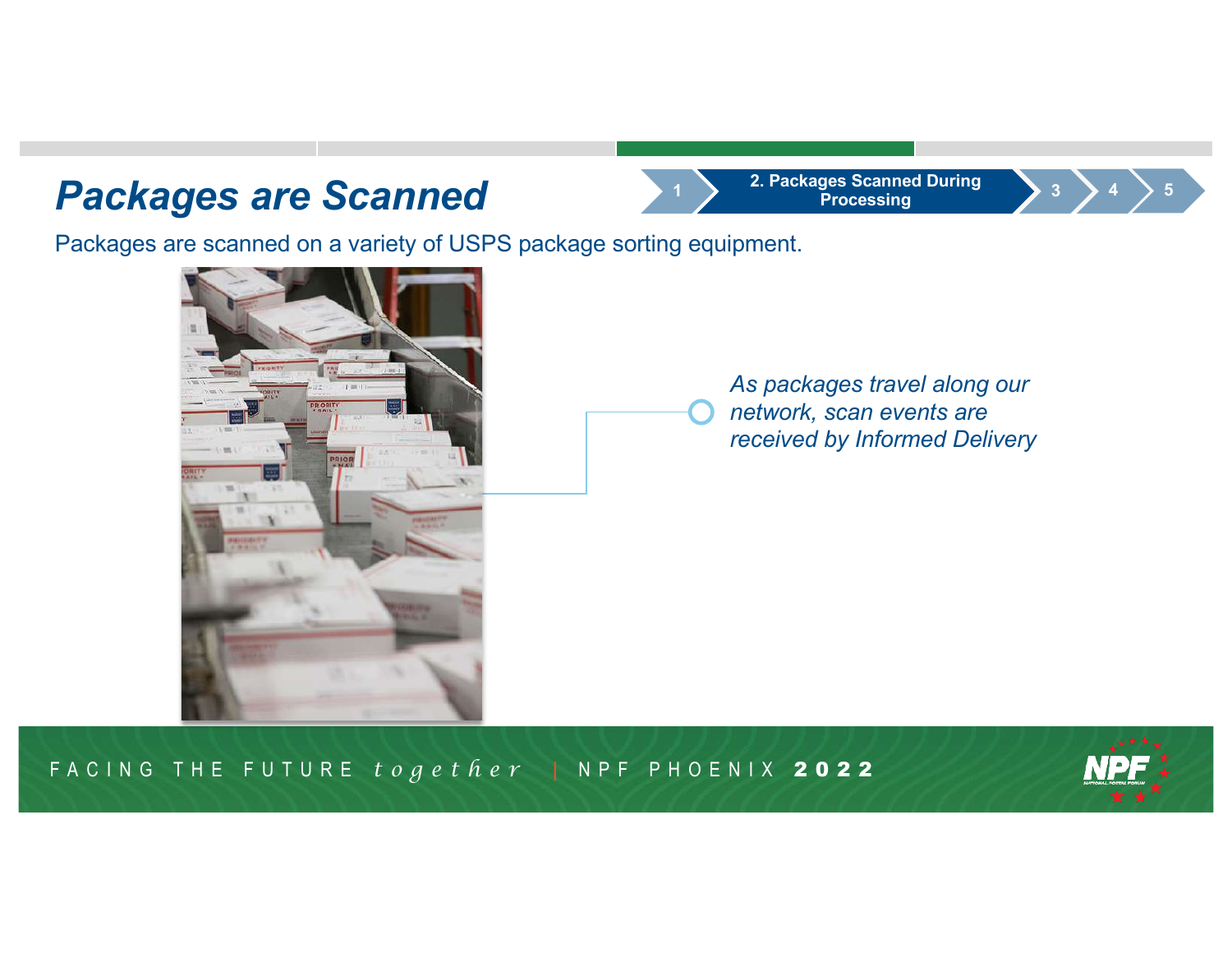## *Packages are Matched*

**<sup>2</sup> 3. IMpb matched to Informed**  *Delivery households* 

The Package Campaigns are applied to the packages via the IMpb.





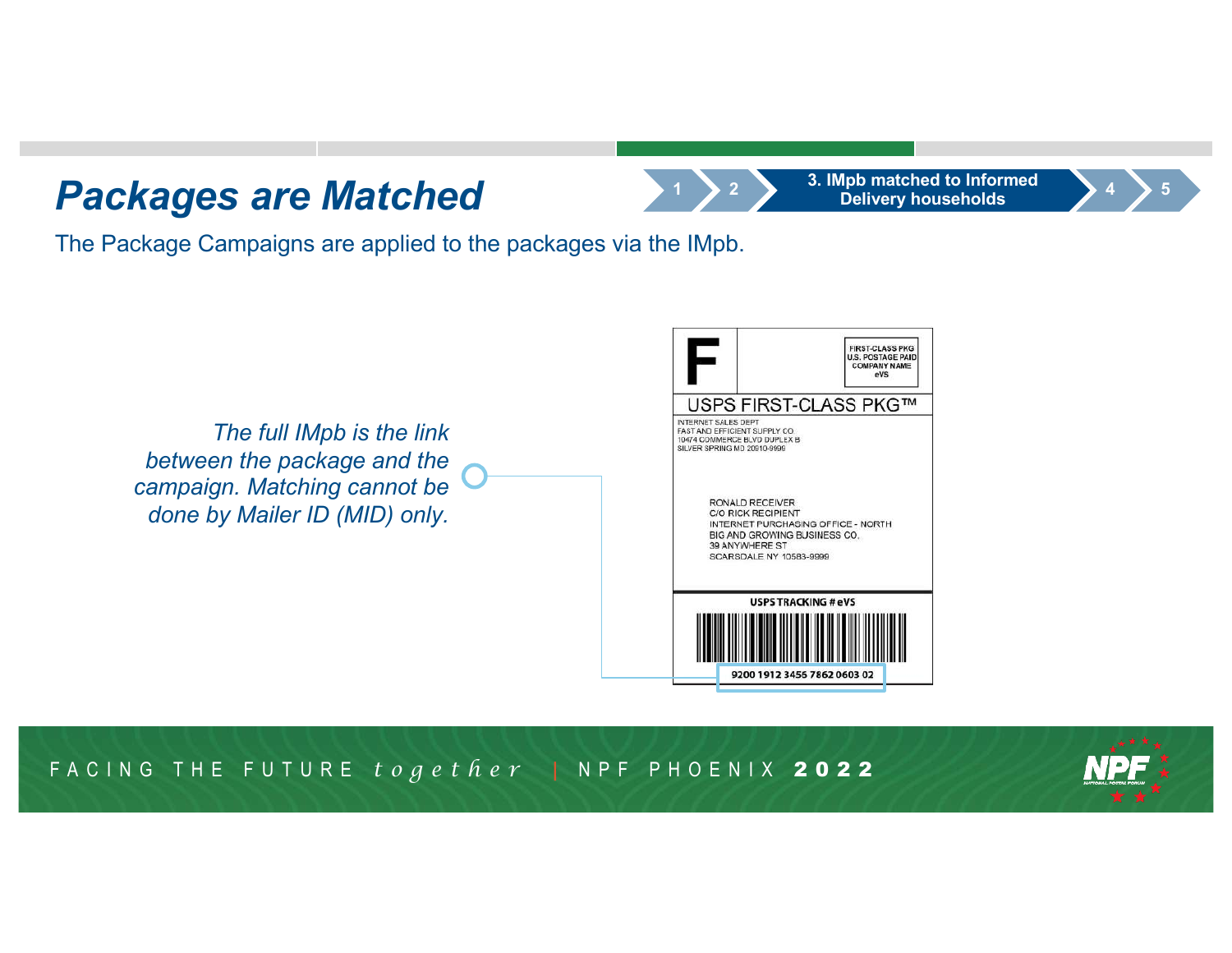## **Checking Package Status 1 2 2 3 4**. Tracking status updated

In anticipation of delivery, the Informed Delivery user checks their Daily Digest email or online dashboard.

*Your customer sees not only their tracking number, but also the personalized ride-along image and can click the target URL associated with their package.*



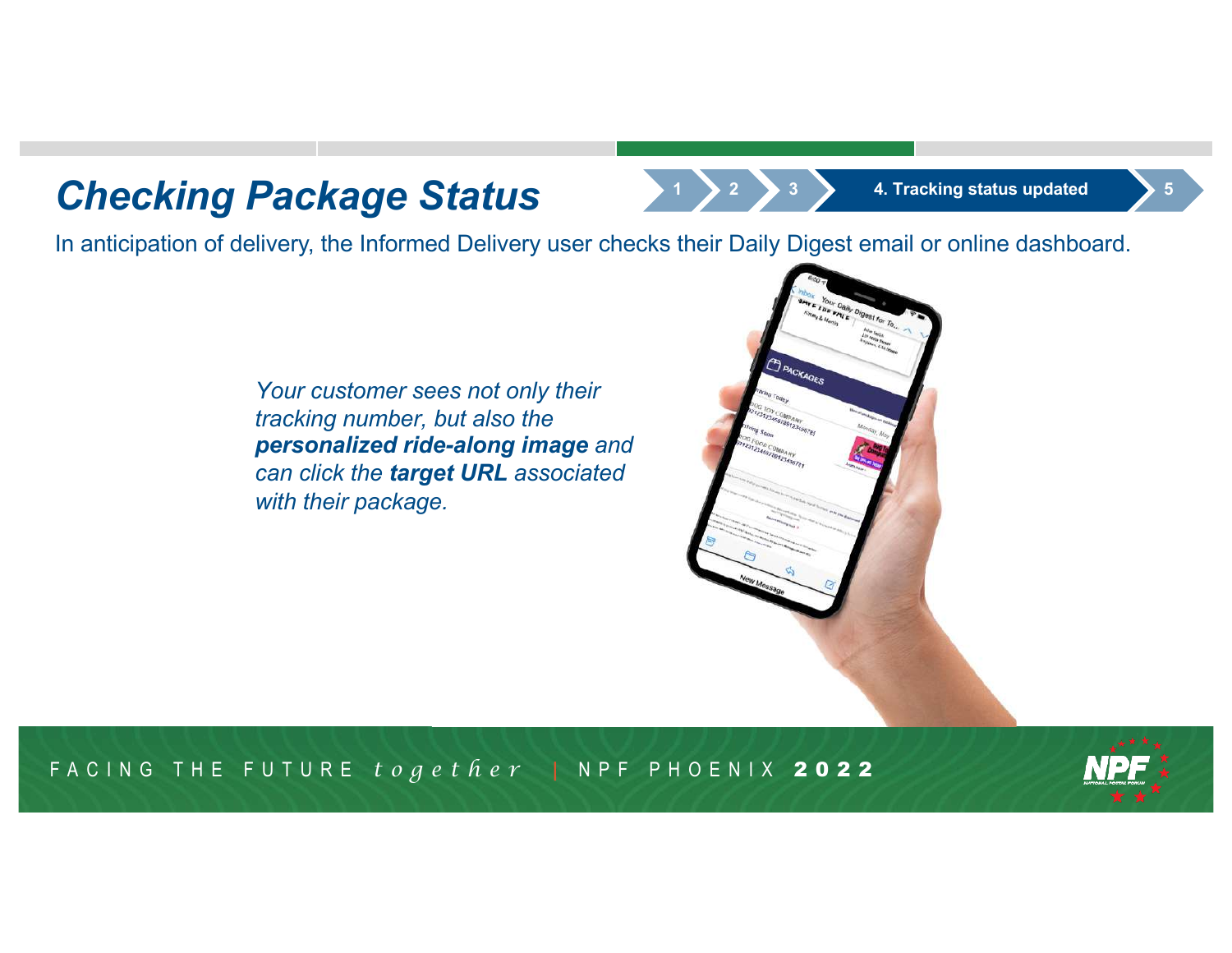## *Customer Receives Package* **<sup>1</sup> <sup>2</sup> <sup>3</sup> <sup>4</sup> 5. Customer receives package**

Your campaign generates multiple impressions, providing insights into how your customers are engaging with your brand.



# **Happy customers!**

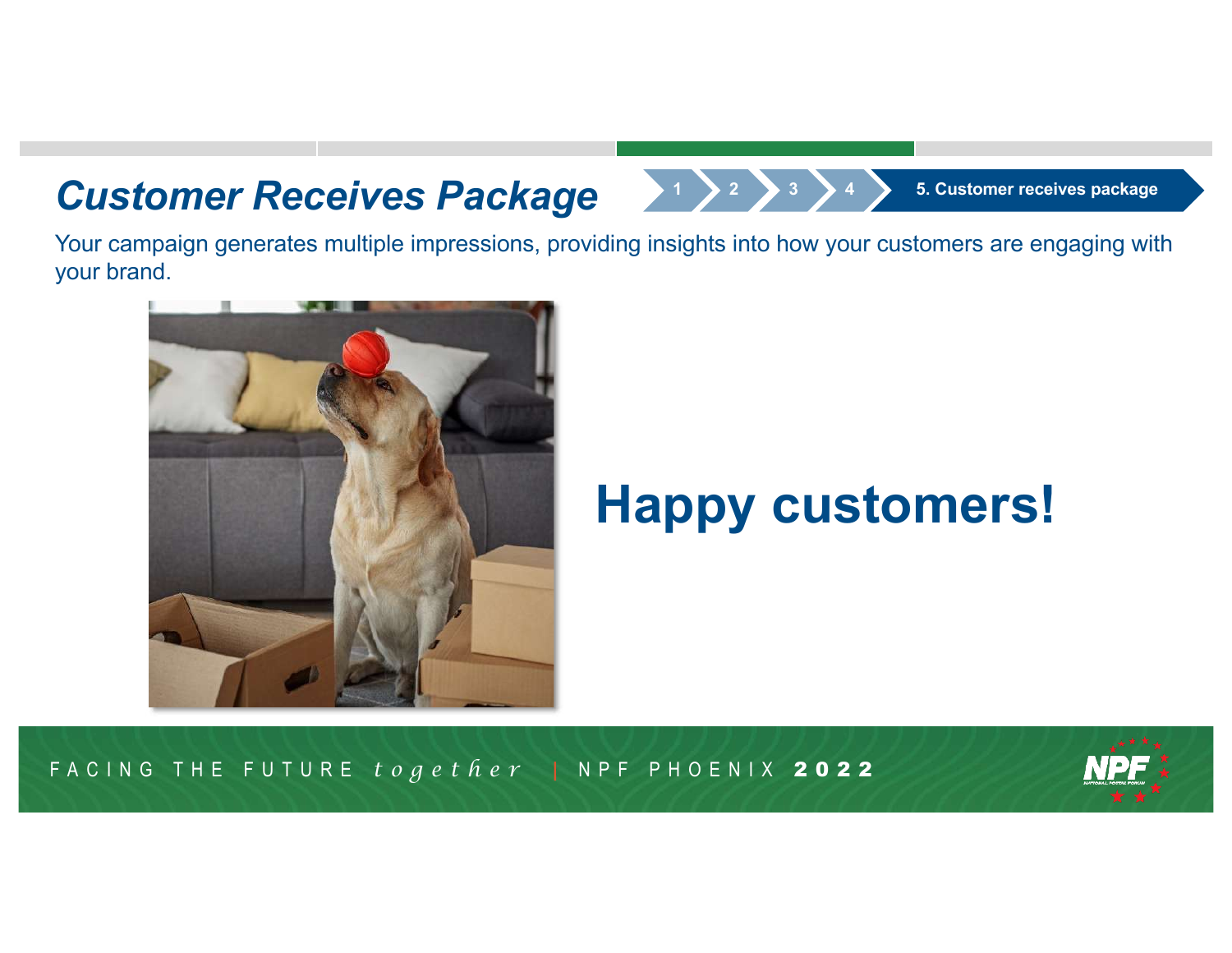

# **Package Campaigns API**

Delivering a touchless campaign experience

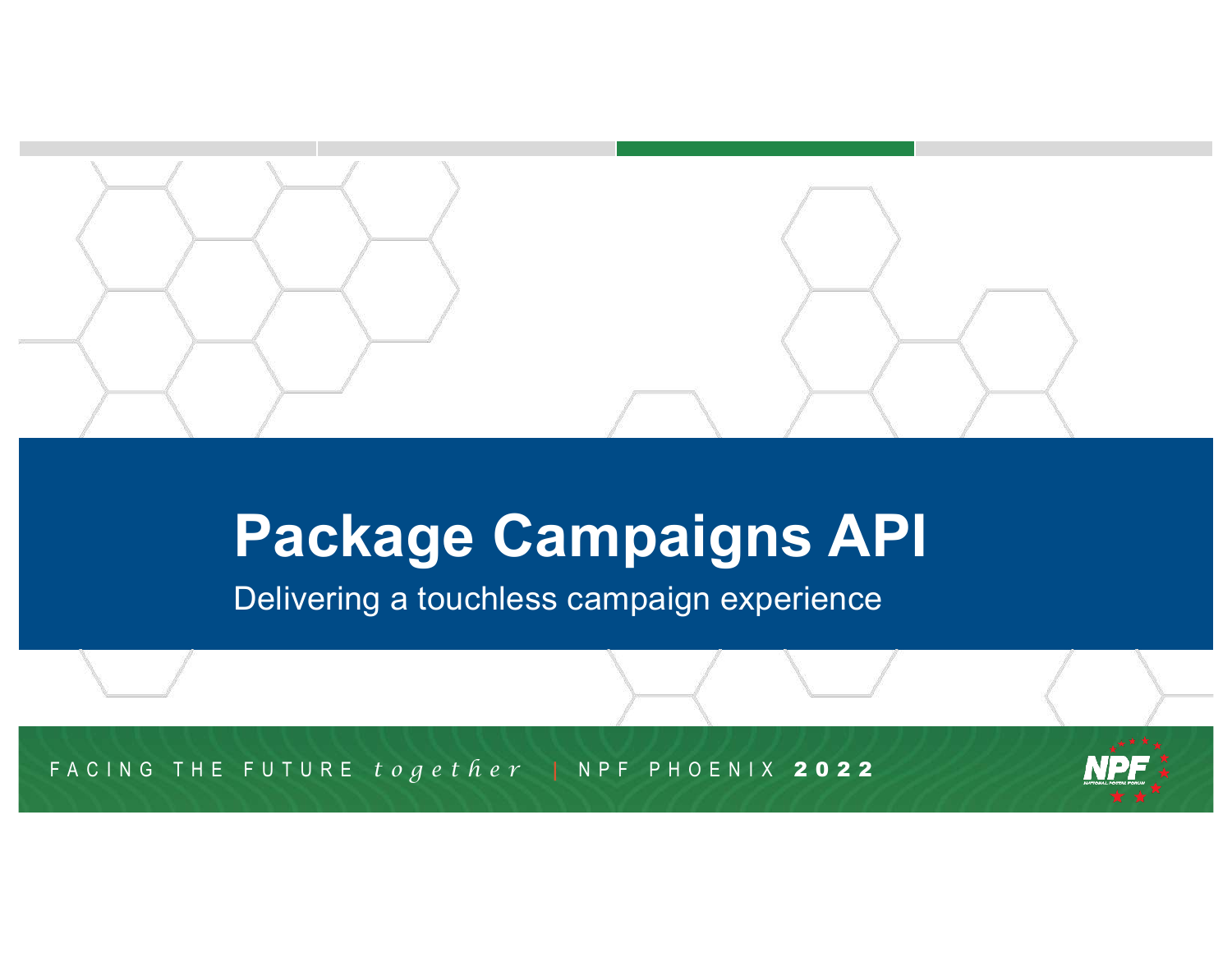

The Package Campaigns Application Programming Interface (API) can integrate with logistics and management platforms, making it even easier to create a campaign.



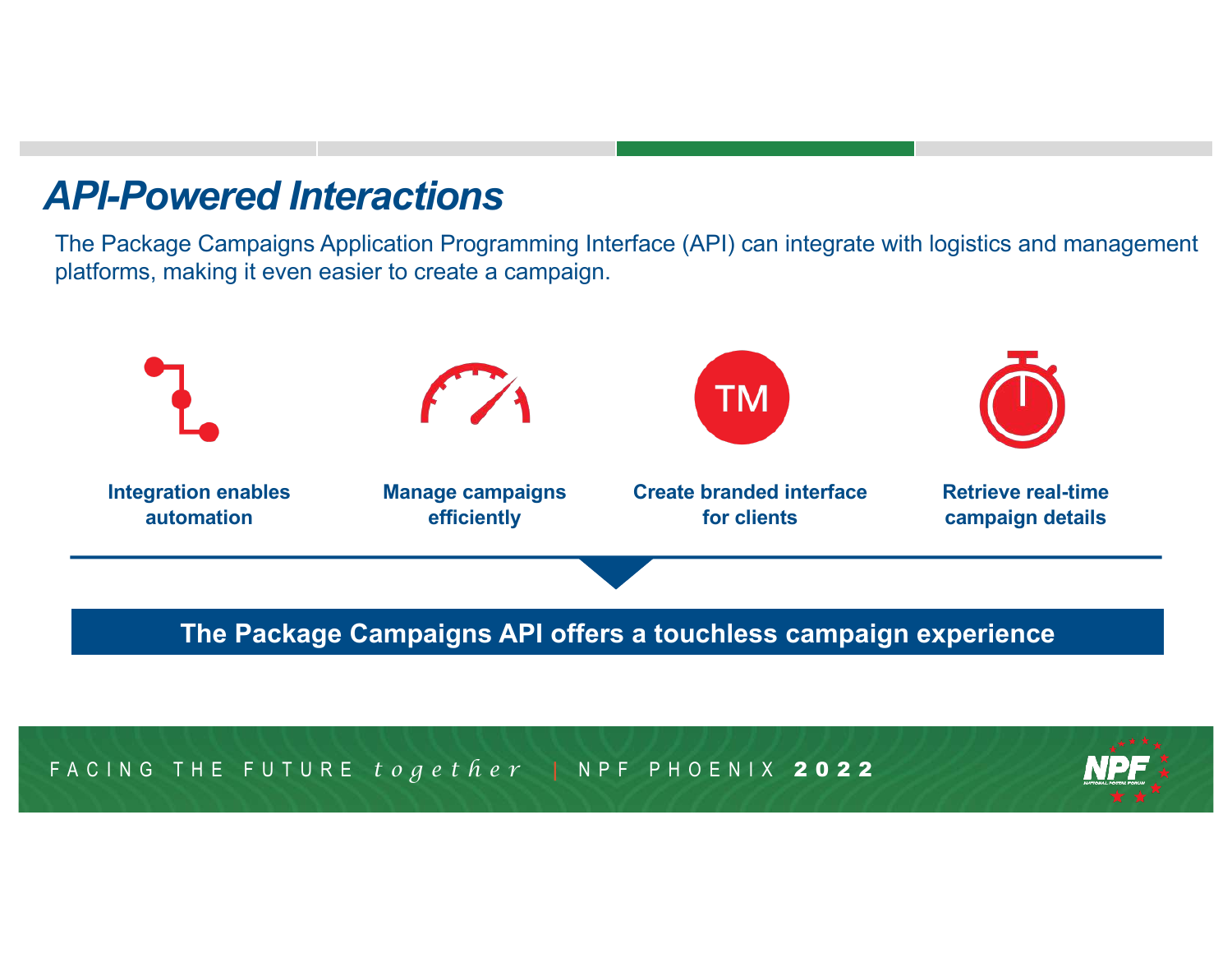# *The API in Action*

Investing in the integration with the Package Campaigns API enables your business to connect with USPS systems and launch campaigns at scale.



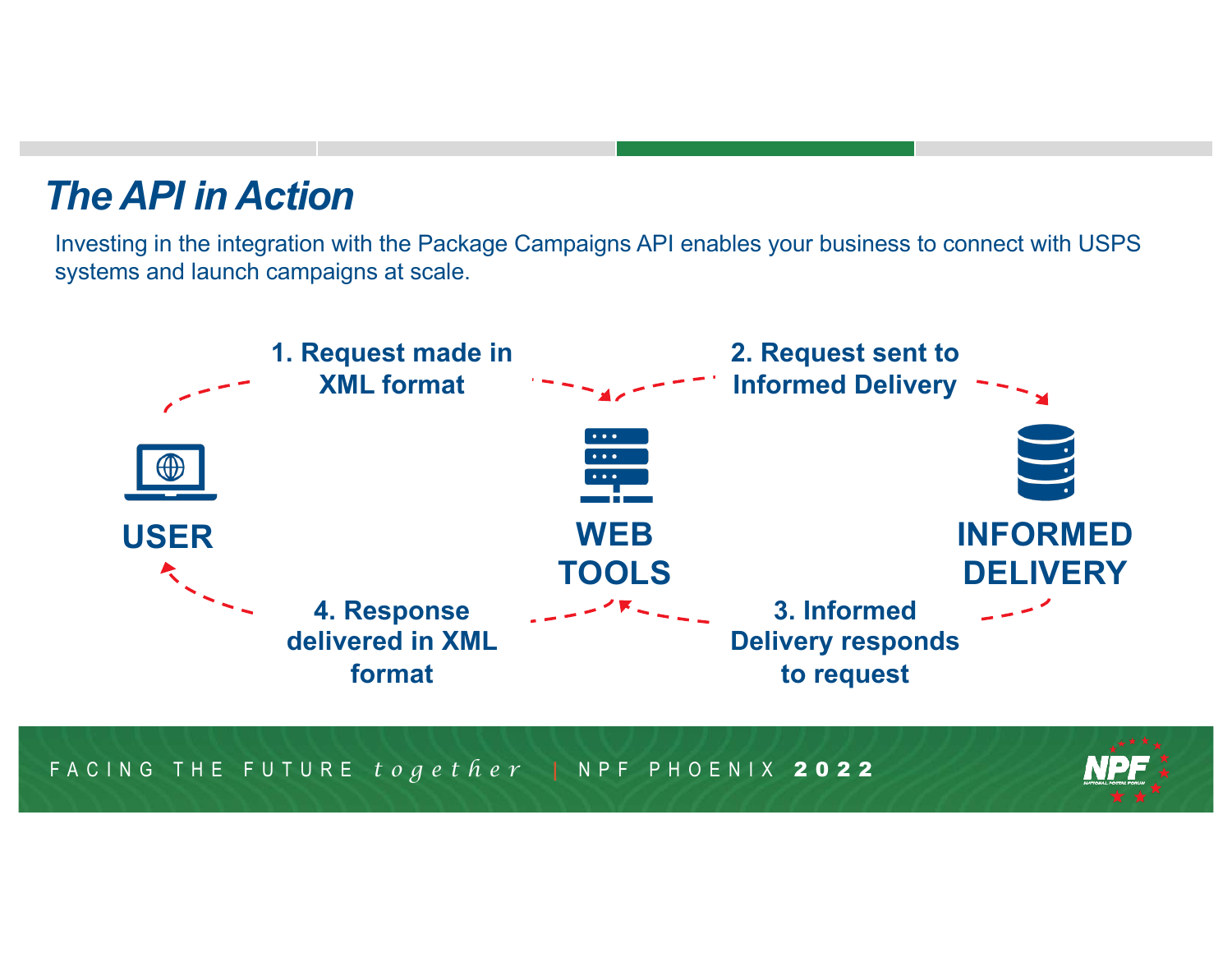

# **Consider Package Campaigns**

Capabilities and getting started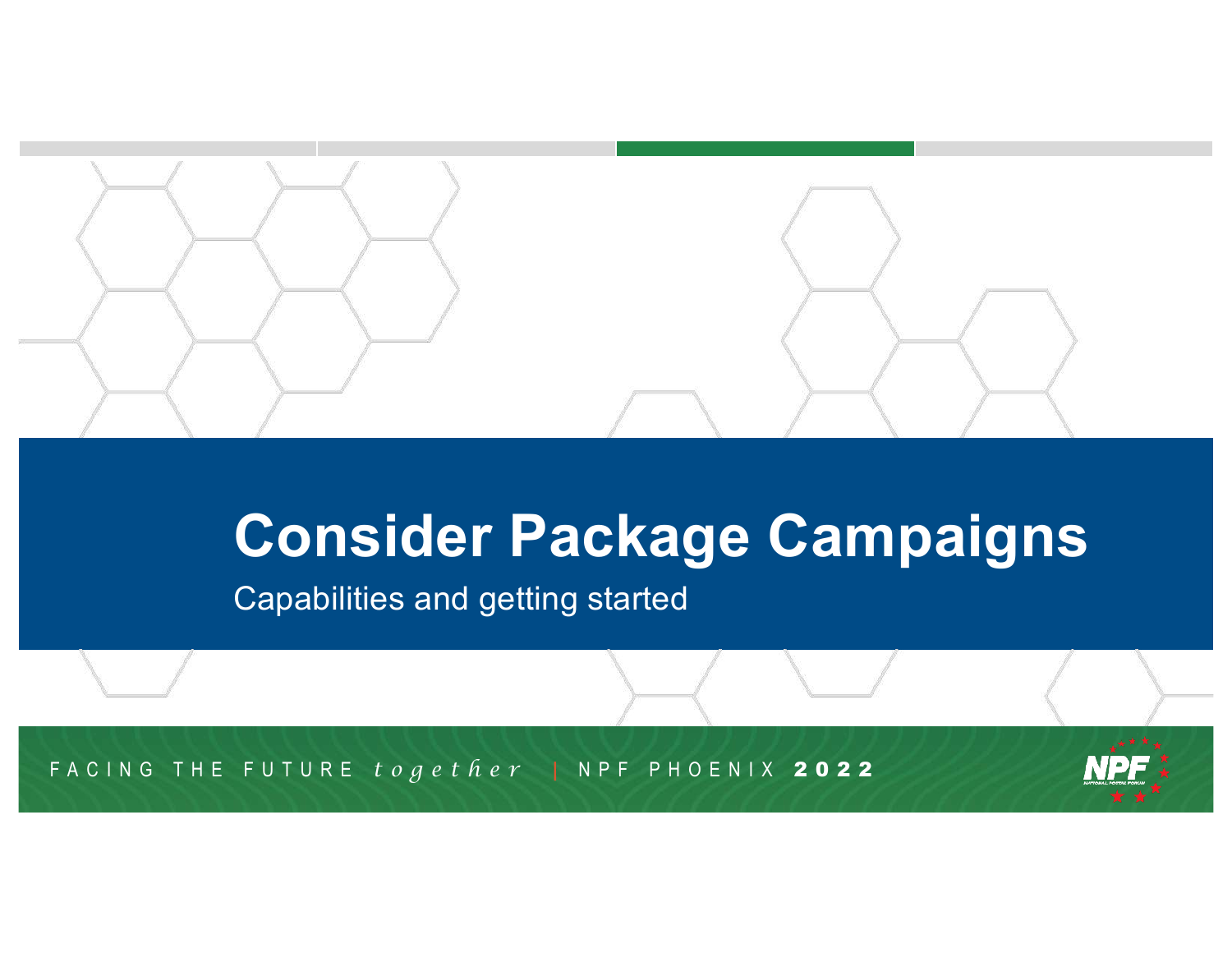## *The Full Capabilities*

The Shipper Campaign Portal and API each offer the features needed to manage your campaigns.